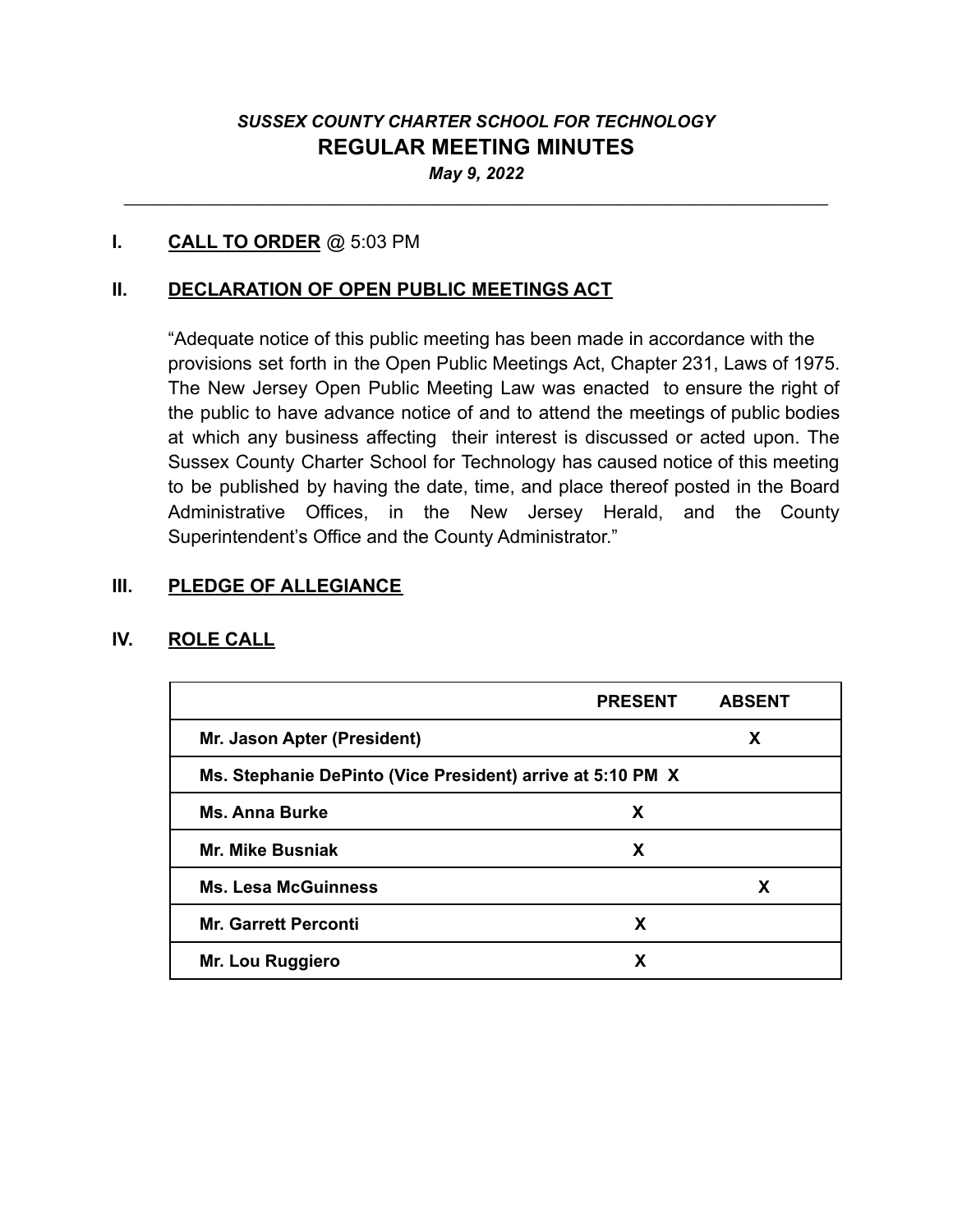| <b>Board of Trustee</b> | <b>Term Expiration</b> |
|-------------------------|------------------------|
| Mr. Jason Apter         | 3/2024                 |
| Ms. Stephanie DePinto   | 4/2023                 |
| Ms. Anna Burke          | 4/2025                 |
| Mr. Mike Busniak        | 9/2024                 |
| Ms. Lesa McGuinness     | 2/2024                 |
| Mr. Garrett Perconti    | 9/2024                 |
| Mr. Lou Ruggiero        | 10/2024                |

# **V. APPROVAL OF MINUTES**

A motion was made by Mr. Ruggerio to approve the following item, seconded by Mr. Perconti and carried by a unanimous voice vote.

Regular Meeting Minutes of April 11, 2022

# **VI. CORRESPONDENCE** none

## **VII. COMMENTS**

- A. President's Comments: None
- B. Committee Reports Policy: Provided an update on the policy review.
- C. Board Member Comments: None
- D. Faculty/ Staff Comments: None
- E. Student Liaison Comments: None
- F. PTO Comments: None
- G. Presentations: None

# **VIII. SUPERINTENDENT'S REPORT**

Mrs. Lazariuk informed the Board of Trustees that the NJSLA is complete. Make up sessions will now take place for students which were absent. She also informed the Board of upcoming end of the year events.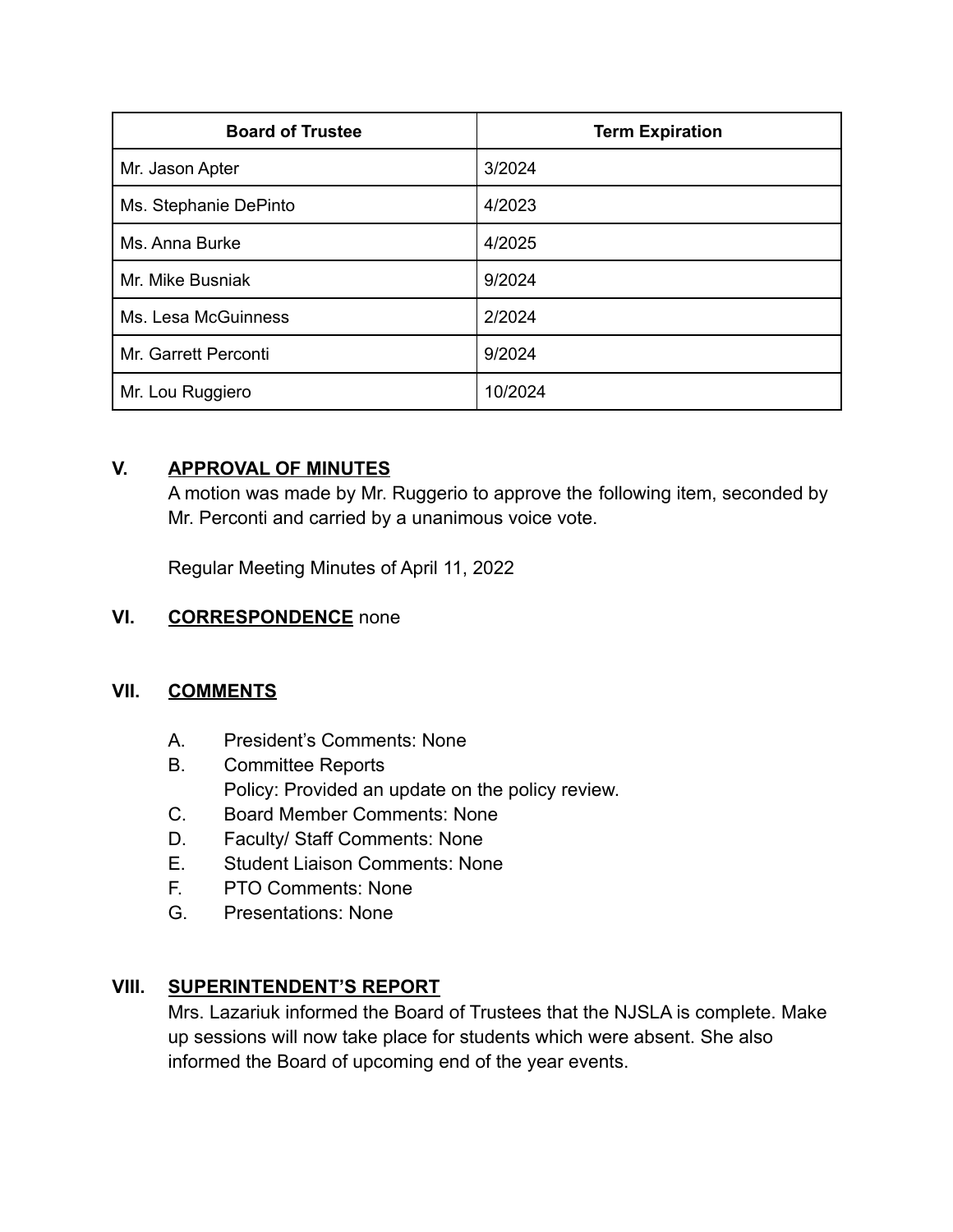Enrollment for the month of April, 2022, was 226 students.

For the month of April 2022, a Fire Drill was held on April 27, 2022 at 12:44 pm.

For the month of April 2022, a Bus Evacuation Drill was held on April 7, 2022 at 6:45 am.

### **IX. BUSINESS ADMINISTRATOR'S REPORT**

Mrs. Wettstein shared that the Business Office is starting to prepare for their August audit. The school is looking at summer projects to be completed.

### **X. PUBLIC PARTICIPATION (Agenda Items Only)** - none

### **XI. BOARD ACTIONS ON AGENDA ITEMS**

#### **BUSINESS RECOMMENDATIONS**

A motion was made by Mr. Ruggerio to approve the following item, seconded by Mr. Busniak and carried by a unanimous voice vote.

- 1. RESOLVED that the Board of Trustees approve the Board Secretary's Report for the month ending March, 2022.
- 2. RESOLVED, that the Board of Trustees approve the Treasurer of School Monies Report for the month ending March, 2022.
- 3. RESOLVED that the Board of Trustees approve the motion that the Board Secretary certifies that as of March 31, 2022, no line item account has been over-expended in violation of NJSA 18A:19-2.
- 4. RESOLVED, that pursuant NJSA to NJSA 18A:19-2, the Board of Trustees certify that as of March 31, 2022, after a review of the Board Secretary's monthly financial report and Treasurer of School Monies Report for the period ending March 31, 2022 upon consultation with the appropriate Charter School officials, to the best of our knowledge no major account or fund has been over expended in violation of NJSA 18A: 19-4 and that sufficient funds are available to meet the Charter School's financial obligations for the remainder of the fiscal year.
- 5. RESOLVED, that the Board of Trustees approve the motion, in compliance with NJSA 18A:22-8.1, for the budgetary transfers for the month of March, 2022 in the amount of \$1,800 to ensure that no line items are over expended.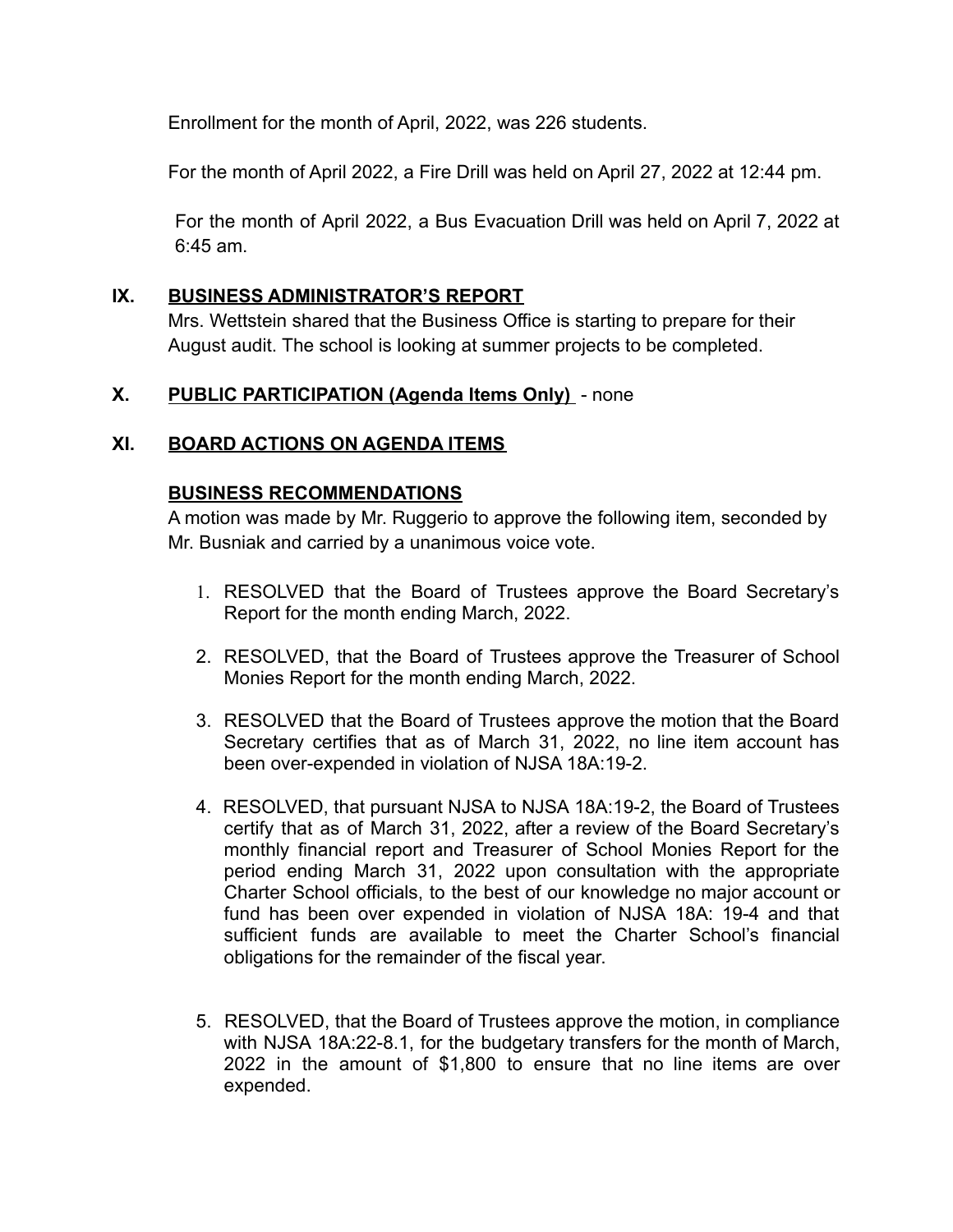- 6. RESOLVED, that the Board of Trustees approve the Check Register for the month ending April, 2022 in the amount of \$380,186.47 inclusive of the Payroll for April, 2022 in the amount of \$236,768.17
- 7. RESOLVED, that the Board of Trustees approve petty cash receipts in the amount of \$188.50.
- 8. RESOLVED, that the Board of Trustees approve submitting the \$2,000 NJSIG grant.
- 9. RESOLVED, that the Board of Trustees approve the decommission of the following items:

| Chromebook HP 5D0775C72   | Chromebook HP 5CD0288TFH |
|---------------------------|--------------------------|
| Chromebook H3TYKD2        | Chromebook JY59B52       |
| Chromebook 9BXFYF2        | Chromebook 989           |
| Chromebook FWQ05H2        | Chromebook 230WKD2       |
| Chromebook BW625H2        | Chromebook D3SYKD2       |
| Chromebook 92CHB52        | Chromebook 44N6L82       |
| <b>Chromebook CLMLLF2</b> | Apple MacBook 798        |
| Chromebook 245YKD2        |                          |

#### **EDUCATION**

A motion was made by Mr. Busniak to approve the following item, seconded by Mr. Perconti and carried by a unanimous voice vote.

- 1. RESOLVED, that the Board of Trustees accept, modify or reject the Harassment, Intimidation, and Bullying (HIB) Reports for April, 2022 and Investigations for March, 2022.
- 2. RESOLVED, that the Board of Trustees approve the 2022-2023 School Year calendar.
- 3. RESOLVED, that the Board of Trustees approve the revised 2021-2022 School Year calendar.
- 4. RESOLVED, that the Board of Trustees approve the 2022-2023 School Year Holiday calendar.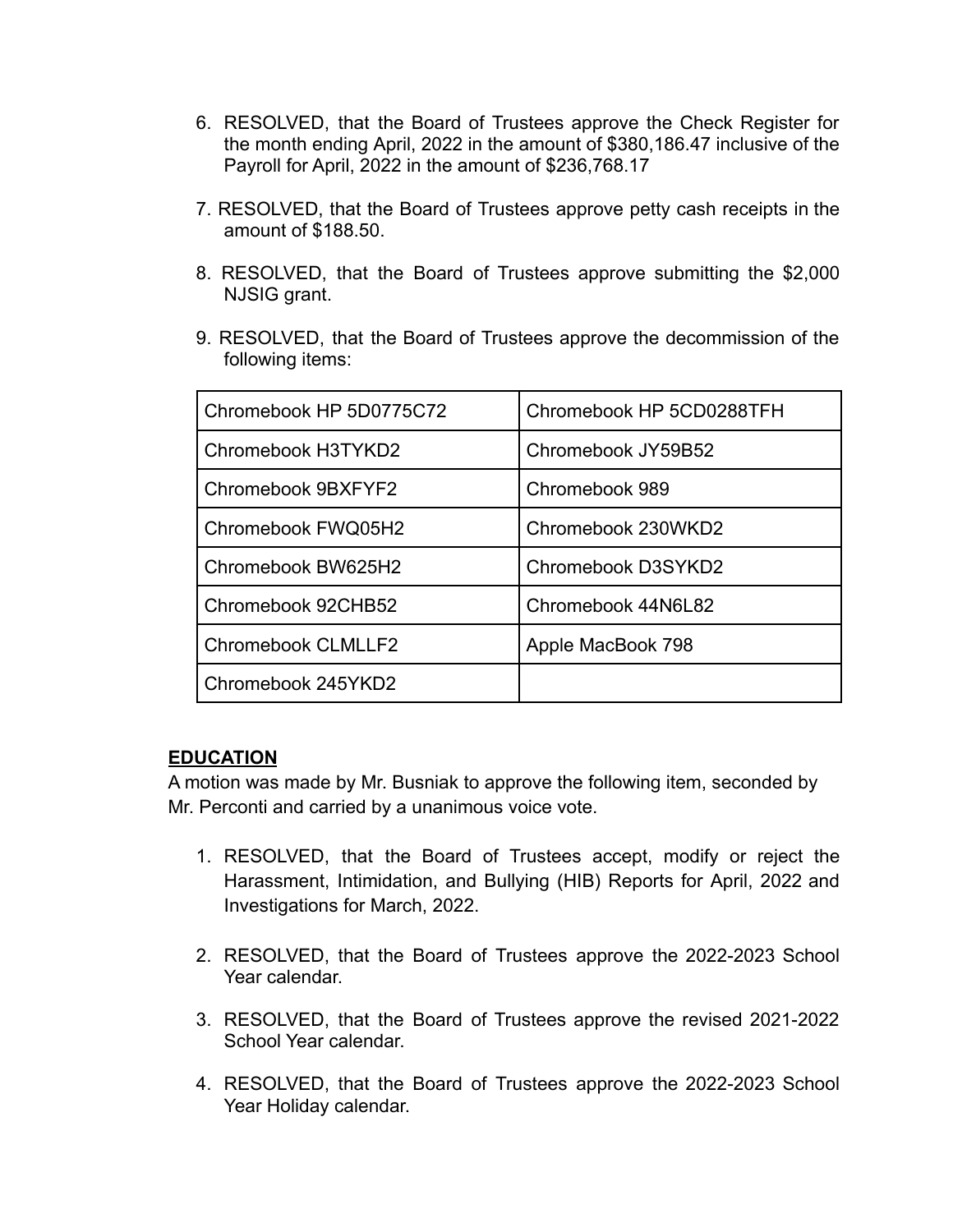## **PERSONNEL**

A motion was made by Mr. Ruggerio to approve the following item, seconded by Mr. Busniak and carried by a unanimous voice vote.

Upon the recommendation of the Chief School Administrator (Lead Person), to approve the following resolutions:

- 1. RESOLVED, that the Board of Trustees retroactively approve Nicole Hayn for Yearbook Advisor for the 2021-2022 school year for the stipend amount of \$3,000. (Ms. Hayn was previously approved at an incorrect stipend amount)
- 2. RESOLVED, that the Board of Trustees retroactively approve Roy Henderson as a part time night custodian (4 hours daily/ 5 days) at a rate of \$15 per hour, starting on April 26, 2022.
- 3. RESOLVED, that the Board of Trustees approve Aliena Hull as a daily substitute teacher for the 2021-2022 school year at a rate of \$100 per day.

## **POLICY**

A motion was made by Mr. Ruggerio to approve the following item, seconded by Mr. Busniak and carried by a unanimous voice vote.

1. RESOLVED, that the Board of Trustees approve the second reading and adoption of the following policies:

2415.05: Student Surveys, Analysis, Evaluations, Examinations, Testing, or Treatment 2431.4: Prevention and Treatment of Sports-Related Concussions and Head Injuries 2622: Student Assessment 3233: Political Activities 8465: Bias Crimes and Bias-Related Acts 9560: Administration of School Surveys

## **XII. NEW BUSINESS** - none